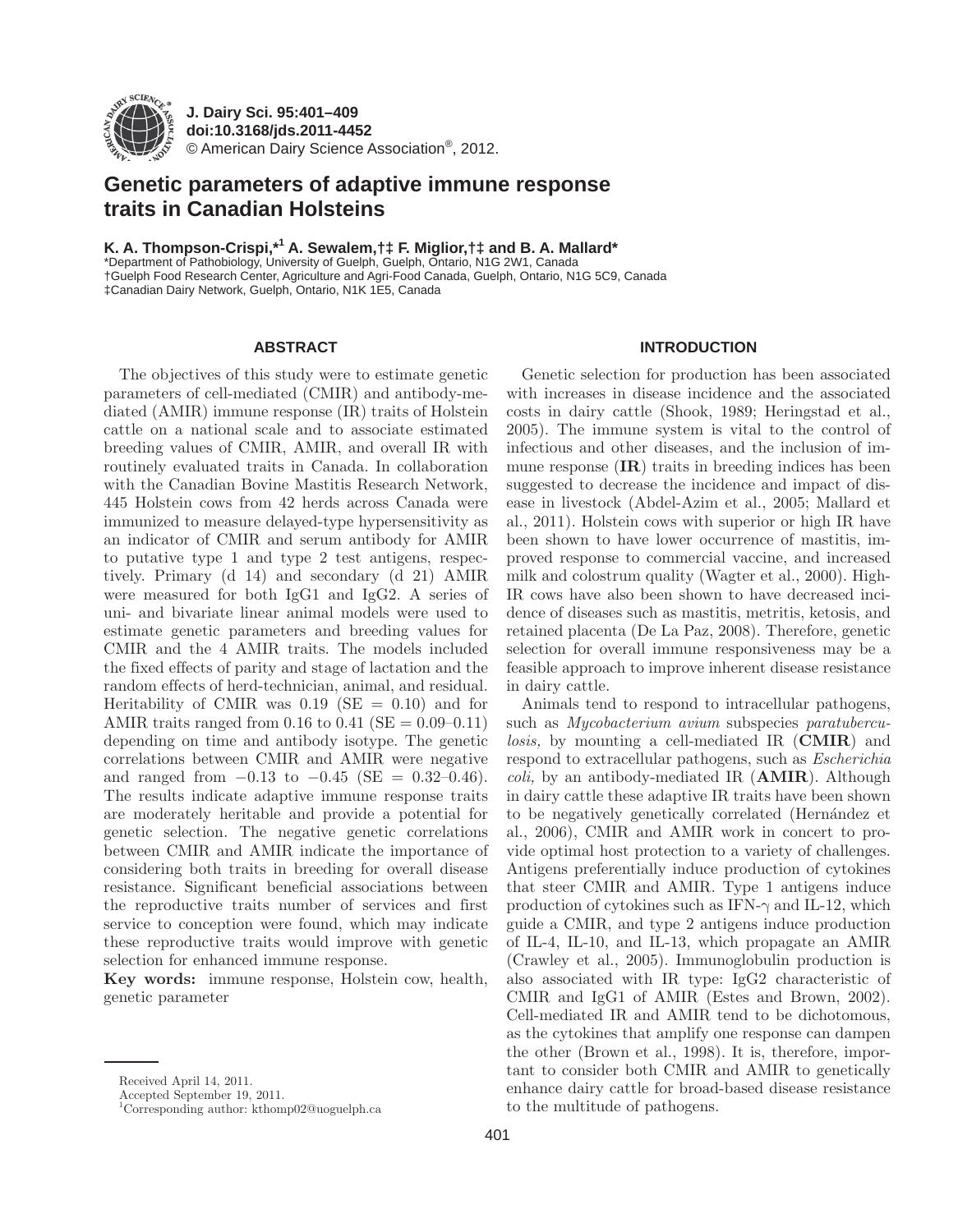A patented protocol (US Patent #7,258,858; Wagter-Lesperance and Mallard, 2007) to evaluate CMIR and AMIR has been developed (Wagter et al., 2000; Hernández et al., 2005) and shown to be a safe, reliable method to assess IR in dairy cattle. Cows are immunized with putative type 1 and type 2 test antigens (Hine et al., 2011) to stimulate CMIR and AMIR, respectively. Delayed-type hypersensitivity to the type 1 antigen is used as an indicator of CMIR, and serum antibody (IgG1 and IgG2) to the type 2 antigen at multiple time points is used as an indicator of AMIR.

The heritability of IR traits in cattle have been estimated previously and found to be moderate, indicating that it would be feasible to breed for enhanced IR. The heritability of CMIR was found to range from 0.19 to 0.42 (Hernández et al., 2006) and 0.19 to 0.64 for AMIR (Mallard et al., 1983; Wagter et al., 2000; Hernández et al., 2006). These studies were each performed on either 1 or a limited number of dairy herds in 1 region of Canada. Therefore, the objectives of this study were to (1) estimate the genetic parameters of CMIR and AMIR for Holstein cows from numerous commercial herds across Canada and (2) associate EBV of CMIR, AMIR, and overall IR with routinely evaluated traits in Canada. These data are expected to provide further insight into the feasibility of including IR in breeding indices to improve inherent animal health.

## **MATERIALS AND METHODS**

# *Animals*

The IR of 445 lactating Holsteins, outside the peripartum period, from 42 herds across Canada was evaluated (Thompson-Crispi and Mallard, 2011) in collaboration with the Canadian Bovine Mastitis Research Network (**CBMRN**). Lactating cows enrolled in the longitudinal incidence density mastitis sampling for the CBMRN also had IR testing as per Reyher et al. (2011). Ten cows expected to remain in the herd for at least 2 mo were chosen at random and 5 cows that had most recently calved. Immune response was tested between July 2007 and August 2008. The distribution by parity was as follows:  $n = 138$  in parity 1,  $n = 134$ in parity 2,  $n = 76$  in parity 3, and  $n = 97$  in parity 4 or higher. All experimental procedures were approved by the Animal Care Committee of the University of Guelph under guidelines of the Canadian Council of Animal Care.

# *Immunization Protocol*

Cows at least 28 DIM were immunized to induce CMIR and AMIR outside the peripartum period. Delayed-type hypersensitivity to *Candida albicans,* a type-1 test antigen, was used as an indicator of CMIR (Hernández et al., 2005). Primary and secondary antibody production to a type-2 test antigen, hen egg white lysozyme (**HEWL**), was used as an indicator of AMIR (Heriazon et al., 2009b). On d 0 and 14, cows received an intramuscular injection of 0.5 mg of HEWL (Sigma-Aldrich Canada Ltd., Oakville, ON, Canada), 0.5 mg of *Candida albicans* (Greer Laboratories Inc., Lenoir, NC), and 0.5 mg of Quil-A adjuvant (Cedarlane Laboratories Ltd., Hornby, ON, Canada) dissolved in 1 mL PBS (**PBS**, pH 7.4). Using a 22 gauge needle, a 1.0 mL injection was divided and administered intramuscularly on both sides of the neck or rump.

## *Delayed-Type Hypersensitivity*

Delayed-type hypersensitivity was measured as the increase in skin-fold thickness to the type 1 test antigen (Heriazon et al., 2009b). On d 21 of the immunization protocol, baseline skin-thickness measurements were taken in triplicate on both sides of the tail fold, using spring-loaded calipers (Harpenden Skinfold Caliper; Creative Health Products Inc., Ann Arbor, MI). Cows received an intradermal injection of 0.1 mg of *Candida albicans* in 0.1 mL of PBS in the right tail fold (test site), and 0.1 mL of a PBS control on the left side (control site), using a 28-gauge needle. On d 23, 48 h later, triplicate skin-thickness measurements were repeated at the test and control sites. Data was log-transformed for a normal distribution.

#### *Serum Antibody*

Blood was collected on d 0, 14, and 21 of the immunization protocol to evaluate serum antibody to the type-2 test antigen by a modified ELISA. The negative control was fetal calf serum, and the positive control was pooled from d 21 sera after 2 immunizations. Flatbottomed 96-well polystyrene plates were coated with 0.144 mg of HEWL dissolved in 1 mL of carbonatebicarbonate buffer (pH 9.6) and incubated at 4°C for 24 h. Plates were washed with PBS and 0.05% Tween 20 (Sigma-Aldrich Canada Ltd.; wash buffer pH 7.4) 3 times and blocked with PBS, 3% Tween 20, 1.5% BSA, and 1.5% fetal calf serum for 1 h at room temperature (**RT**), and then washed again 3 times. Control sera were applied in quadruplicate and test sera in duplicate in a quadrant pattern. Sera were diluted in wash buffer at 1/50 and 1/200 and incubated for 2 h at RT. Plates were washed 5 times, and secondary antibody, sheep anti-bovine IgG1 or IgG2 conjugated to alkaline phosphatase (Bethyl Laboratories Inc., Montgomery, TX) was dissolved in Tris-Tween buffer with 0.05% Tween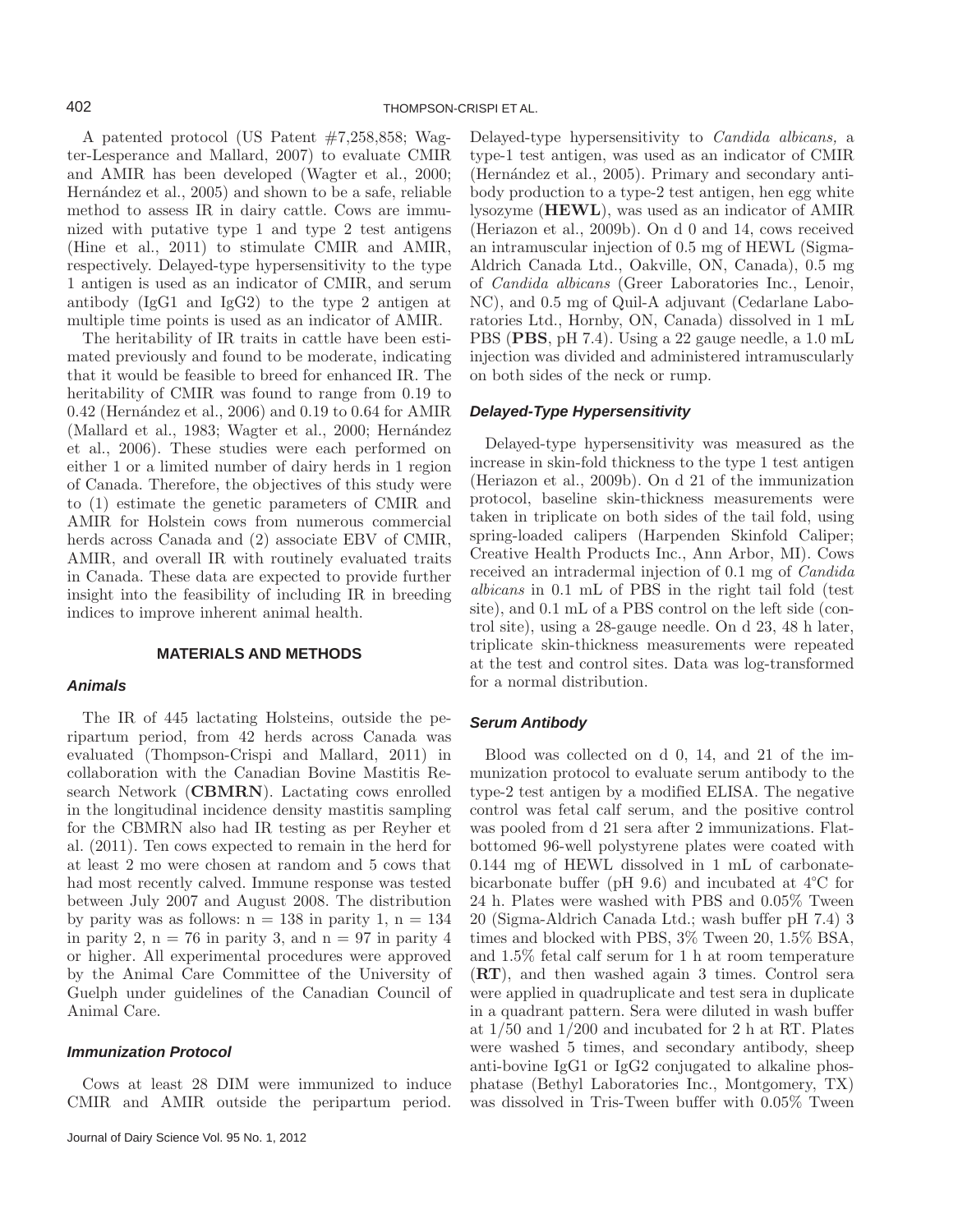20 (pH 7.4) and incubated at RT for 1 h. All wash steps were performed with the Elx405 Auto Plate Washer (BioTek Instruments Inc., Winooski, VT). *p*-Nitrophenyl phosphate substrate system (Sigma-Aldrich Canada Ltd.) was added and incubated for approximately 50 min at RT and optical density (**OD**) values at 405 nm were obtained using the EL808 (BioTek Instruments Inc.) plate reader. Data was collected with KC Junior Software (BioTek Instruments Inc.). Optical density values were corrected to the rolling mean of the positive control as described previously (Heriazon et al., 2009a) to account for day and plate variation. The dilutions of the corrected OD values were summed and duplicates averaged for statistical analysis.

#### *Statistical Analysis*

Complete records for CMIR and AMIR at d 14 and 21 for IgG1 and IgG2 isotypes and cow registration numbers were available for 445 cows. The full pedigree records file included a total of 29,336 animals and was provided by the Canadian Dairy Network (Guelph, Ontario).

To determine the increase in skin-fold thickness for CMIR, the log ratio of thickness in millimeters after 48 h at the test site/0 h at the test site was the response variable, with the log ratio of the control site fit as a covariate. Log-transformation was performed to normalize the data. For AMIR, the d-0 values were fit as a covariate for d 14 and 21 as a measure of primary and secondary antibody responses, respectively. Cellmediated IR and AMIR were analyzed using a series of uni- and bivariate linear animal models as follows:

$$
y_{ijklm} = \mu + ht_i + p_j + \alpha \times st + \beta \times st^2
$$

$$
+ \gamma \times d_k + c_l + e_{ijklm},
$$

where  $y_{jiklm} = \text{CMIR}$  or AMIR at d 14 or 21 for IgG1 or IgG2;  $\mu$  = overall mean;  $ht_i$  = random effect of herdtechnician (42 herds and 9 technicians);  $p_i$  = fixed effect of parity  $(1, 2, 3, \text{ and } \geq 4)$ ;  $st = \text{stage of }$  lactation measured as  $\overrightarrow{DIM}$  as a linear effect of  $\overrightarrow{DIM}$  and  $st^2 =$ stage of lactation squared;  $d_k$  = control site for CMIR or d 0 data for AMIR as fixed regressions;  $\alpha$ ,  $\beta$ , and  $\gamma$  $=$  regression coefficients;  $c_l$  = random effect of cow; and  $e_{ijklm}$  = residual error.

In matrix form, the multiple trait animal model is

$$
y = Xb + Z_1ht + Za + e,
$$

where **y** is the matrix for CMIR and AMIR at d 14 and 21 for IgG1 and IgG2;  $X$ ,  $Z_1$ , and  $Z$  are the incidence matrices related to the fixed and random effects, respectively; **b** is the vector that contains the fixed effects; **ht** is the vector of random effects of herd-technician; **a** is the vector of random additive genetic effects of cow; and **e** is the vector of random residual effect. The expectations  $(\mathbf{E})$  and assumed variance  $(\mathbf{V})$  are  $\mathbf{E}(\mathbf{y}) =$ **Xb**; **E**(**ht**) = **E**(**a**) = **E**(**e**) = 0; **V**(**ht**) = **HT**; **V**(**a**) =  $G; V(e) = R; cov(a,e') = 0; and V(y) = ZGZ' + HT$ + **R**, where **HT** is the direct product of an identity matrix (**I**) of order of the number of herd-technicians and the matrix of herd-technician variances ( $I \otimes ht_0$ ); **G** is the direct product of the numerator relationship matrix (**A**) for animals and the matrix of genetic variance and covariance  $(\mathbf{A} \otimes \mathbf{G}_0)$ ; and **R** is the direct product of an identity matrix of order of the number of observations and the matrix of error variances and co-variances (**I R0**). Heritability values were calculated as

$$
h^2 = \sigma_a^2 / \left(\sigma_a^2 + \sigma_{ht}^2 + \sigma_e^2\right).
$$

The genetic analysis was performed with DMU software using an average information restricted maximum likelihood (AI-REML) algorithm for estimation of co(variance) components in mixed models (Madsen and Jensen, 2008).

# *Estimation of Breeding Values*

Genetic parameters obtained from the linear model were used for the breeding value estimation procedure. Sire EBV obtained from the multiple-trait linear animal model were used for correlation analyses with sire genomic EBV for traits of economic importance obtained from the official genomic evaluation of Canada (performed by the Canadian Dairy Network). Immune response traits used for the correlation included CMIR, AMIR, and overall IR. The average EBV for d 14 and 21 IgG1 response was used for AMIR to reflect both a primary antibody response as well as an immunological memory response. To have an EBV for overall immune responsiveness, an index was created with equal emphasis on 2 immunological traits, CMIR and the average EBV, for d 14 and 21 IgG1 responses for AMIR. Only associations with a value greater than 0.15 and *P*  $\leq 0.01$  are reported.

#### **RESULTS**

Descriptive statistics of the IR traits CMIR and AMIR at d 14 and 21 for IgG1 and IgG2 are presented in Table 1. The mean AMIR response was higher at d 21 than 14 for both IgG1 and IgG2. This indicates the immunization regimen was efficacious, and the immunizations induced measurable primary and secondary antibody responses.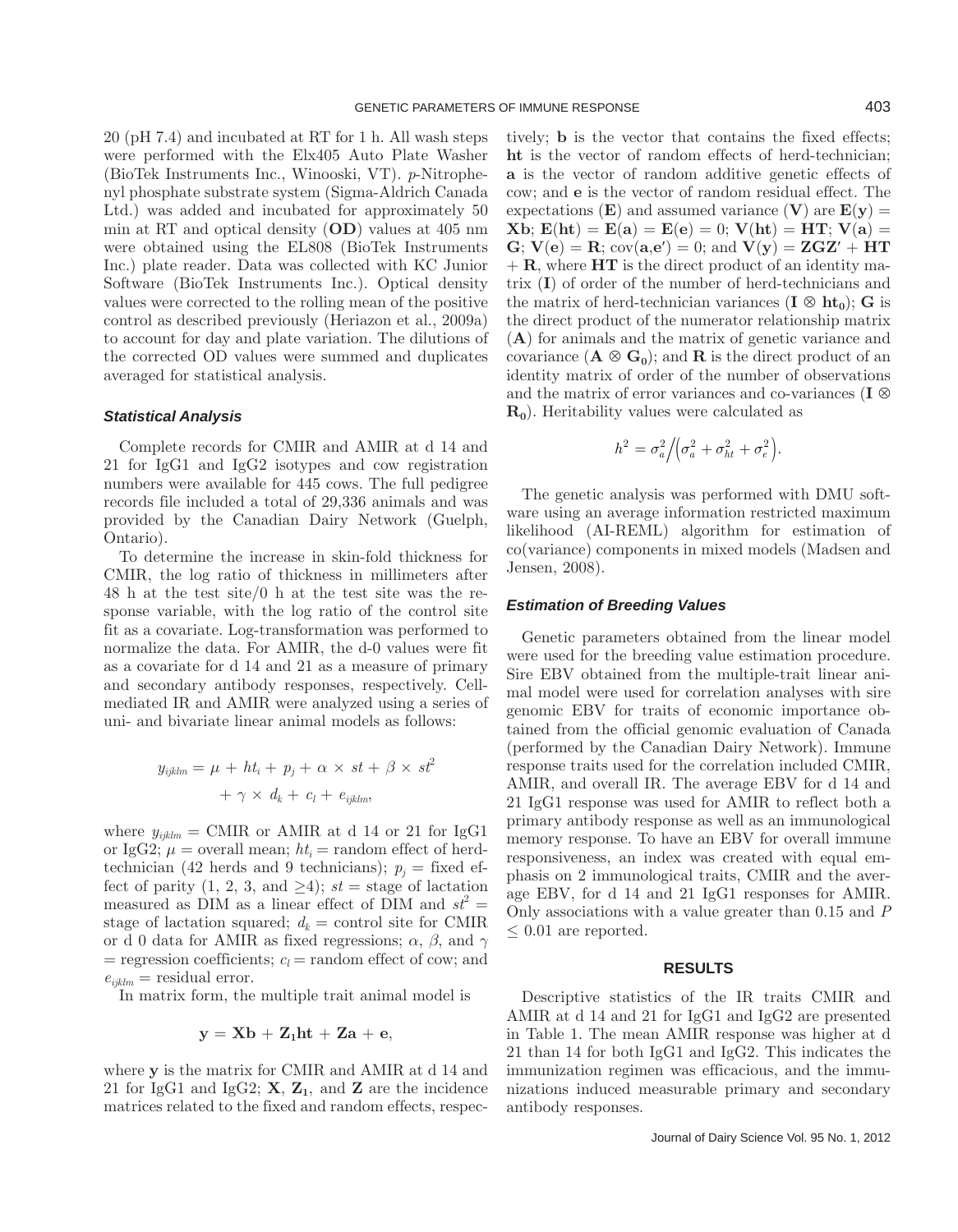| Train <sup>1</sup> | $_{\rm Unit}$   | No. | Mean  | <b>SD</b> | Minimum | Maximum |
|--------------------|-----------------|-----|-------|-----------|---------|---------|
| <b>CMIR</b>        | mm              | 445 | 1.550 | 0.317     | 1.051   | 3.537   |
| AMIR 14 IgG1       | OD <sup>2</sup> | 446 | 0.639 | 0.168     | 0.139   | 1.061   |
| AMIR $21 \lg G1$   | ΟD              | 446 | 1.478 | 0.149     | 1.020   | 1.813   |
| AMIR 14 $\lg G2$   | ΟD              | 446 | 0.430 | 0.136     | 0.169   | 1.747   |
| AMIR $21 \lg G2$   | ΟD              | 446 | 0.882 | 0.157     | 0.504   | 1.601   |

Table 1. Descriptive statistics of immune response traits

1 CMIR = cell-mediated immune response, measured as increase in skin-fold thickness to a type-1 antigen; AMIR = antibody-mediated immune response at d 14 and 21 of the immunization protocol to a type-2 antigen for serum IgG1 and IgG2, as measured by ELISA.

2 Optical density units at 405 nm.

The adaptive IR traits CMIR and AMIR were found to be moderately heritable. Table 2 shows the estimates of genetic, herd-technician, residual, and total variances, as well as heritability estimates from the single-trait analysis. In this study, the additive genetic variance was a larger component of the total variance for all AMIR traits compared with the herd-technician variance. However, for CMIR, herd-technician variance  $\left(\sigma_{ht}^2 = 0.59\right)$  was a slightly larger component of total variance than genetic variance  $(\sigma_a^2 = 0.53)$ . The heritability of CMIR from the single-trait analysis was 0.16  $(SE = 0.14)$  and heritability of AMIR ranged from 0.14 to  $0.38$  (SE =  $0.09-0.11$ ), depending on time in the immunization protocol and antibody isotype. Heritability of the secondary antibody response (d 21) was higher than primary (d 14) for both IgG1 and IgG2.

Estimates of heritability, genetic correlations, and residual correlations of the CMIR and AMIR are shown in Table 3. These heritability estimates have been averaged from a series of bivariate analyses and are in agreement with estimates from the single-trait analysis shown in Table 2. The same trend was found for AMIR traits: d 21 had higher heritability than d 14 for both antibody isotypes. The genetic correlations between CMIR and AMIR were negative at all time points  $(-0.13 \text{ to } -0.45, \text{ SE} = 0.32 - 0.46)$  and the correlations between d 14 and 21 for IgG1 (0.84,  $SE =$ 0.17) and IgG2  $(0.91, \text{ SE} = 0.21)$  were positive and strong. Genetic correlations between IgG1 and IgG2 at d 14 (0.99,  $SE = 0.65$ ) and d 21 (0.96,  $SE = 0.14$ ) were positive and high.

The estimated phenotypic correlations between the IR traits are presented in Table 4. Similar trends were found as per the genetic correlations. Phenotypically, CMIR and AMIR tend to have no correlation at all time points and for each antibody  $(-0.06-0.08)$ . Estimated phenotypic correlations between d 14 and 21 for IgG1 (0.51) and IgG2 (0.73) were high. The estimated phenotypic correlations between IgG1 and IgG2 were 0.66 on d 14 and 0.50 on d 21.

Table 5 shows the correlations between overall IR, AMIR, and CMIR and routinely evaluated traits in Canada. In Canada, a higher EBV for a routinely evaluated trait is favorable. Therefore, all positive associations with IR are considered beneficial. Overall IR had positive correlations with number of services  $(0.18)$ and first service to conception (0.17) but a negative correlation with calving ability  $(-0.19)$ . The AMIR had beneficial associations with 56-d non-return rate  $(0.16)$ , number of services  $(0.20)$ , and first service to conception (0.18), but had negative associations with daughter calving ease  $(-0.19)$  and gestation length (−0.17). Daughter calving ease was beneficially associated with CMIR (0.17). For production traits, positive associations were found for CMIR with milk yield (0.16) and milk yield in first parity (0.15), but no significant associations were found with overall IR. Overall IR had negative correlations with the conformation trait teat length  $(-0.20)$ , as did CMIR  $(-0.17)$ . Fore teat place-

**Table 2.** Additive genetic variance  $(\sigma_a^2)$ , herd-technician variance  $(\sigma_{ht}^2)$ , residual variance  $(\sigma_e^2)$ , total variance, and heritability  $(h^2)$  from a single-trait analysis (SE in parentheses)

| Train <sup>1</sup> |       | $\sigma_{ht}^-$ | $\sigma_{\scriptscriptstyle e}^{\scriptscriptstyle \epsilon}$ | Total | $h^2$      |
|--------------------|-------|-----------------|---------------------------------------------------------------|-------|------------|
| <b>CMIR</b>        | 0.531 | 0.590           | 2.21                                                          | 3.33  | 0.16(0.14) |
| AMIR 14 IgG1       | 676   | 250             | 1,550                                                         | 2,470 | 0.27(0.10) |
| AMIR 21 $\lg G1$   | 758   | 158             | 1,100                                                         | 2,020 | 0.38(0.11) |
| AMIR 14 IgG2       | 438   | 34.4            | 2,650                                                         | 3.130 | 0.14(0.09) |
| AMIR 21 $\lg G2$   | 1,560 | 47.1            | 2,440                                                         | 4,050 | 0.38(0.10) |

1 CMIR = cell-mediated immune response, measured as increase in skin-fold thickness to a type-1 antigen; AMIR = antibody-mediated immune response at d 14 and 21 of the immunization protocol to a type-2 antigen for serum IgG1 and IgG2, as measured by ELISA.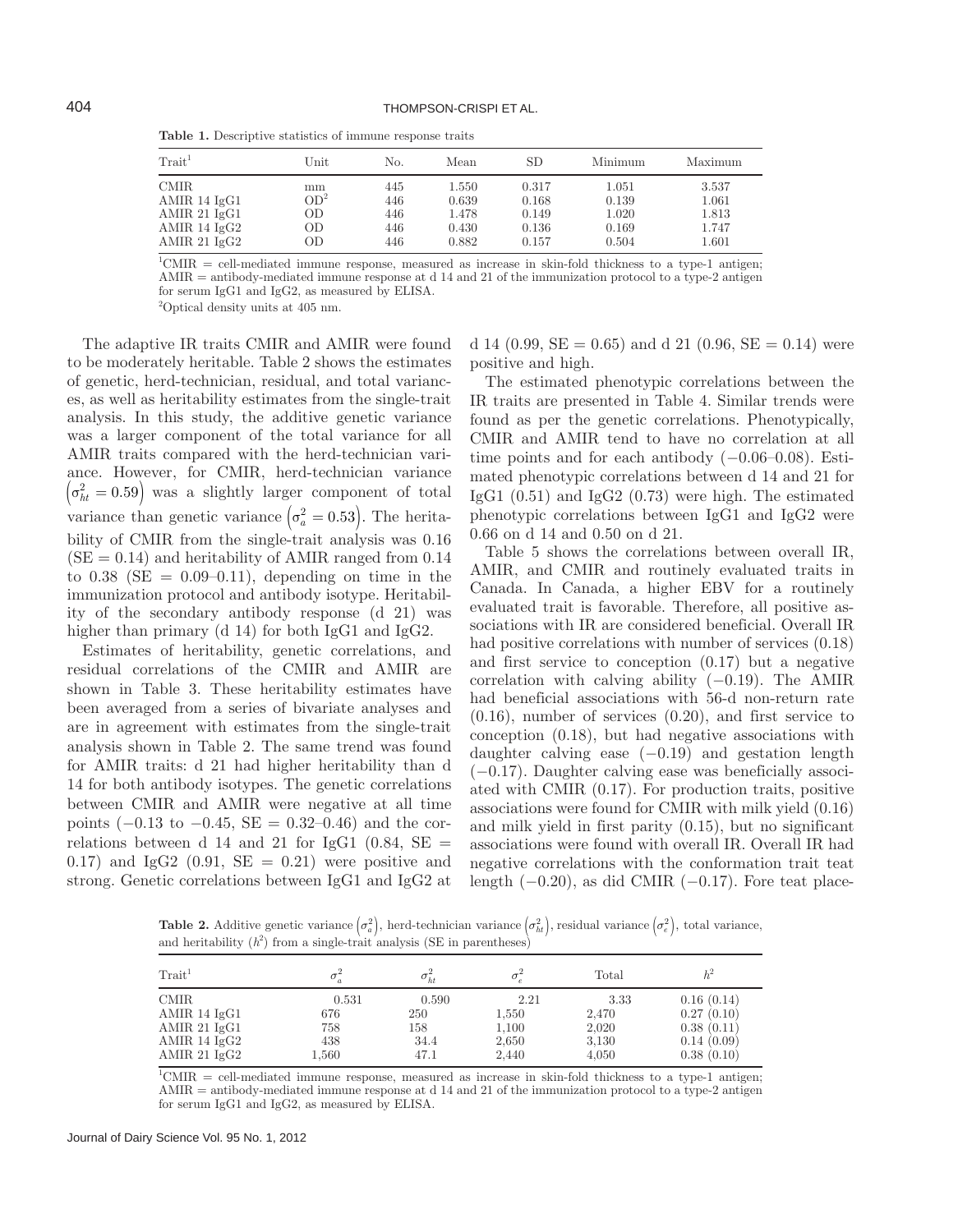**Table 3.** Average of heritability (diagonal), genetic (above diagonal), and residual (below diagonal) correlations of immune response traits (SE in parentheses)

| $\mathrm{Train}^1$ | <b>CMIR</b>   | AMIR 14<br>IgG1 | AMIR 21<br>IgG1 | AMIR 14<br>IgG2 | AMIR 21<br>IgG2 |
|--------------------|---------------|-----------------|-----------------|-----------------|-----------------|
| CMIR.              | 0.19(0.10)    | $-0.45(0.32)$   | $-0.13(0.37)$   | $-0.37(0.46)$   | $-0.26(0.33)$   |
| AMIR 14 IgG1       | 0.27(0.16)    | 0.29(0.10)      | 0.84(0.17)      | 0.99(0.65)      | 0.67(0.20)      |
| $AMIR$ 21 Ig $G1$  | $-0.05(0.16)$ | 0.42(0.11)      | 0.34(0.11)      | 0.57(0.35)      | 0.96(0.14)      |
| AMIR 14 IgG2       | 0.10(0.11)    | 0.64(0.08)      | 0.18(0.14)      | 0.16(0.09)      | 0.91(0.21)      |
| AMIR 21 IgG2       | 0.13(0.14)    | 0.34(0.12)      | 0.23(0.13)      | 0.73(0.06)      | 0.41(0.10)      |

1 CMIR = cell-mediated immune response, measured as increase in skin-fold thickness to a type-1 antigen;  $AMIR =$  antibody-mediated immune response at d 14 and 21 of the immunization protocol to a type-2 antigen for serum IgG1 and IgG2, as measured by ELISA.

ment was beneficially associated with CMIR (0.16) and height at front end was beneficially associated with AMIR (0.16).

Longevity traits were found to be beneficially associated with AMIR ( $P \leq 0.05$ ). Multiple measures of direct herd life were positively correlated with the AMIR trait (0.13–0.14); however, no significant correlations were found with overall immune responsiveness. No association of IR with SCS was noted.

#### **DISCUSSION**

Immune response traits were found to be moderately heritable in commercial Holsteins from across Canada. Previous heritability estimates of serum antibody in Holstein cows were found to range from 0.32 to 0.64, depending on time relative to calving (Wagter et al., 2000) and from 0.25 to 0.42, depending on time in the immunization protocol and the test antigen (Hernández et al., 2006). Heritability of CMIR was found to range between 0.19 and 0.49, again depending on time and test antigen (Hernández et al., 2006). Further, the heritability of general immunity in dairy cattle has been estimated at 0.20 (Abdel-Azim et al., 2005). The heritability of CMIR and AMIR from numerous herds on a national scale found in this study confirms results of similar studies on 1 or a few herds within 1 region.

The heritability of the adaptive IR traits CMIR and AMIR in dairy cattle are consistent with estimates in other species. Heritability of AMIR in mice selectively bred for high and low AMIR to sheep erythrocytes ranged from 0.18 to 0.36 (Feingold et al., 1976) and in guinea pigs was estimated to be 0.18 (Ibañez et al., 1980). Estimates in chickens were slightly higher than in the other species and ranged from 0.40 to 0.66, depending on the antibody (Sarker et al., 1999). More recently, Yorkshire pigs were bred simultaneously for high AMIR and high CMIR, and heritability estimates were 0.16 and 0.27, respectively (Wilkie and Mallard, 1999). Taken together, the heritability of these traits across species indicates the possibility of genetic selection for enhanced IR in dairy cattle as has been found in mice, guinea pigs, chickens, and pigs.

The genetic correlations between CMIR and AMIR were negative at all time points, and phenotypic correlations were approximately 0. The cytokines that promote CMIR tend to dampen AMIR, and vice versa. Therefore, a negative genetic correlation between the traits is expected. Negative correlations between CMIR and AMIR have been established in other species. In the 1970s, Biozzi et al. (1979) selectively bred mice for high or low antibody responses and found that high-AMIR mice had diminished CMIR, as measured by macrophage activity, and vice versa; low-AMIR mice had enhanced CMIR (Mouton et al., 1984). A similar trend was found in chickens also selectively bred for high and low antibody response. Chickens with high AMIR had lower CMIR, and low-AMIR chickens had higher CMIR assessed by degree of splenomegaly (Sarker et al., 2000). These divergent selection experiments in mice and chickens demonstrate the antagonistic genetic control of CMIR and AMIR, as further evidenced by the negative genetic correlation found in this study in dairy cattle. Because CMIR and AMIR provide protec-

**Table 4.** Estimated phenotypic correlations of immune response traits

| Train <sup>1</sup>                                                  | AMIR 14<br>IgG1 | AMIR 21<br>IgG1 | AMIR 14<br>IgG2      | AMIR 21<br>IgG2              |
|---------------------------------------------------------------------|-----------------|-----------------|----------------------|------------------------------|
| <b>CMIR</b><br>AMIR 14 IgG1<br>AMIR $21 \lg G1$<br>AMIR $14 \lg G2$ | 0.08            | $-0.06$<br>0.51 | 0.02<br>0.66<br>0.25 | 0.02<br>0.53<br>0.50<br>0.73 |

1 CMIR = cell-mediated immune response, measured as increase in skin-fold thickness to a type-1 antigen; AMIR = antibody-mediated immune response at d 14 and 21 of the immunization protocol to a type-2 antigen for serum IgG1 and IgG2, as measured by ELISA.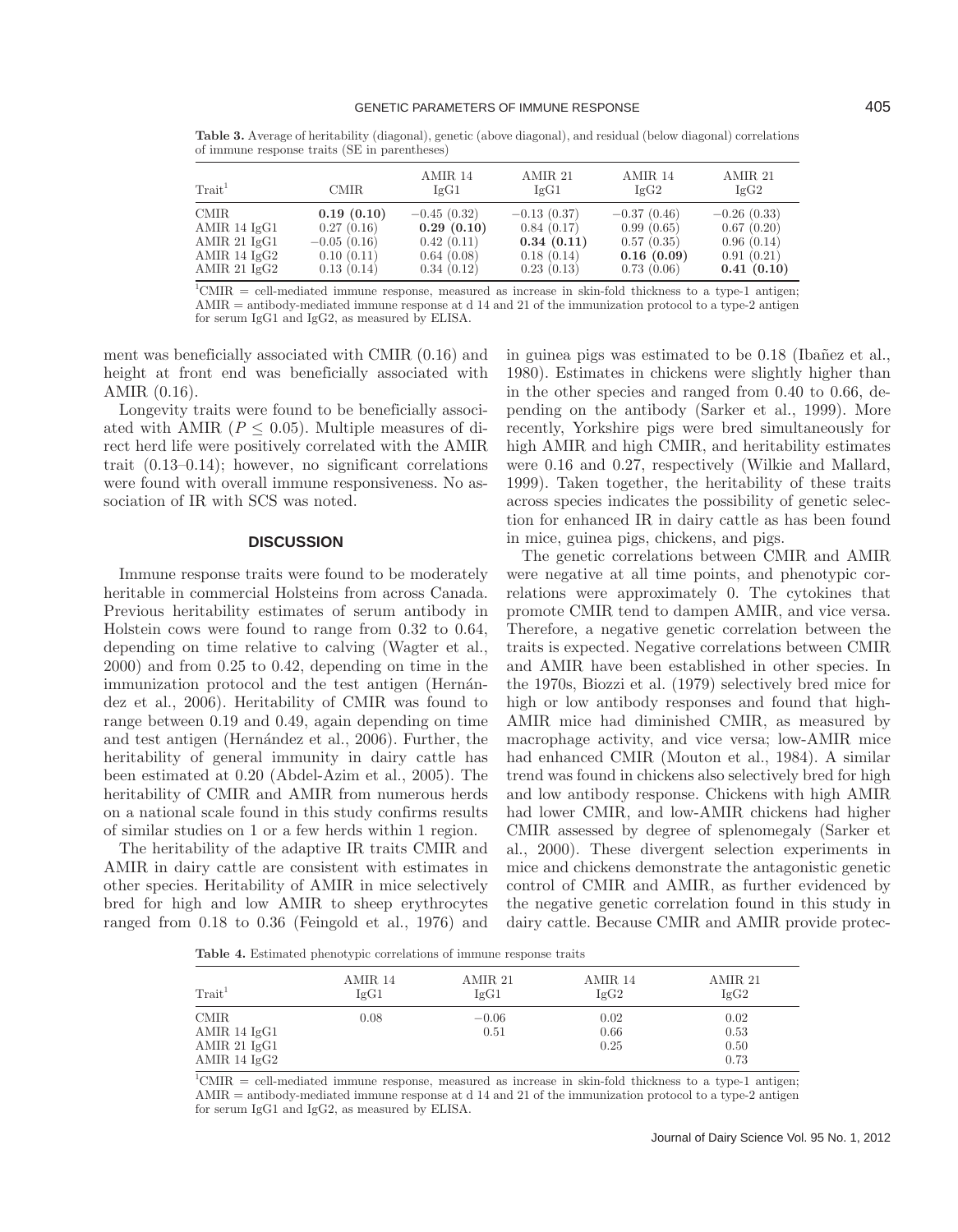| Routinely<br>evaluated trait <sup>1</sup> | Number<br>of sires | Overall<br>IR <sup>2</sup> | AMIR <sup>3</sup> | CMIR <sup>4</sup> |
|-------------------------------------------|--------------------|----------------------------|-------------------|-------------------|
| Reproduction heifer                       |                    |                            |                   |                   |
| Calving ability                           | 260                | $-0.19$                    |                   |                   |
| 56-d non-return rate                      | 260                |                            | 0.16              |                   |
| Number of services                        | 260                | 0.18                       | 0.20              |                   |
| First service to conception               | 260                | 0.17                       | 0.18              |                   |
| Gestation length                          | 260                |                            |                   | 0.17              |
| Daughter calving ease                     | 260                |                            | $-0.19$           |                   |
| Reproduction cow                          |                    |                            |                   |                   |
| Gestation length                          | 282                |                            | $-0.17$           |                   |
| Production                                |                    |                            |                   |                   |
| Milk yield                                | 286                |                            |                   | 0.16              |
| Milk yield (first parity)                 | 286                |                            |                   | 0.15              |
| Conformation                              |                    |                            |                   |                   |
| Fore teat placement                       | 271                |                            |                   | 0.16              |
| Teat length                               | 271                | $-0.20$                    |                   | $-0.17$           |
| Height at front end                       | 269                |                            | 0.16              |                   |

**Table 5.** Correlations between genetic evaluations for immune response (IR) traits and routinely evaluated traits by the Canadian Dairy Network (Guelph, ON, Canada)

<sup>1</sup>All positive correlations are considered beneficial for routinely evaluated traits in Canada.

2 Overall immune response EBV.

 $34\text{MIR}$  = antibody-mediated immune response average of d 14 and 21 EBV for serum IgG1 response to the type-2 test antigen.

 ${}^{4}$ CMIR = cell-mediated immune response EBV.

tion to different pathogens, the results emphasize the importance of considering both CMIR and AMIR to genetically improve IR in dairy cattle to provide protection to a multitude of immunological challenges, as suggested previously (Wilkie and Mallard, 1999).

The d 14 and 21 antibody data were found to be highly genetically correlated for both IgG1 and IgG2. Heritability at d 21 for both IgG1 and IgG2 was higher than at d 14, indicating a more reliable breeding value would be estimated from the IR phenotype at d 21. However, to obtain an antibody phenotype at d 21, cows were re-immunized at d 14, requiring a visit to the farm. For ease of implementation of IR testing, the high genetic correlation indicates that it may be feasible to decrease the sampling period for AMIR to 14 d.

The immunoglobulin isotypes IgG1 and IgG2 were positively genetically and phenotypically correlated at d 14 and 21. This is likely due to the fact that this response was measured to a single test antigen. This may not be the case when response to diverse type-1 and type-2 antigens are measured (Corbeil, 2002). Phenotypic correlations between IgG1 and IgG2 to the type-2 test antigen HEWL used in the current study have previously been estimated to be 0.88 on d 14 and 0.59 on d 21 (Heriazon et al., 2011). It is also noteworthy that total serum IgG1 and IgG2 immunoglobulin isotypes were found to have a genetic correlation of 0.86 in Canadian Holsteins (Mazengera et al., 1985).

This IR study was part of a larger study through the CBMRN. The overall goal of the CBMRN was to decrease the incidence of mastitis, decrease financial losses, and maintain quality milk on Canadian dairy farms. Pedigree structure was not prioritized for IR sampling, and it should, therefore, be noted the majority of sires used in the correlation analysis had only 2 daughters with IR data. Also, the relatively small number of animals in this study contributed to the large standard errors of the genetic parameter estimates. Although the data size and structure is limited, the results provide novel insight to the correlation of IR with other traits routinely evaluated in Canada.

Routinely evaluated traits in Canada, with the exception of SCS, are scored to have a higher EBV being favorable. Therefore, all positive associations between economically important traits and IR indicate breeding for enhanced IR would have a beneficial effect on the trait. Results of this study suggest that selecting for general overall immune responsiveness may have a positive association with reproductive traits such as number of services and first service to conception. Breeding for IR may decrease the number of services and first service to conception. Diseases such as mastitis have also been shown to have a negative effect on reproductive performance (Ahmadzadeh et al., 2009). It, therefore, might be expected that improvement in IR that decreases diseases like mastitis would have beneficial effects on reproductive traits.

The CMIR had significant correlations with the production traits milk yield and milk yield in first parity. No significant associations with overall IR or AMIR were found. Previously, a study evaluating genetic correlations between production traits and IR found significant associations between AMIR and fat percentage  $(0.18)$  and CMIR and protein percentage  $(-0.15)$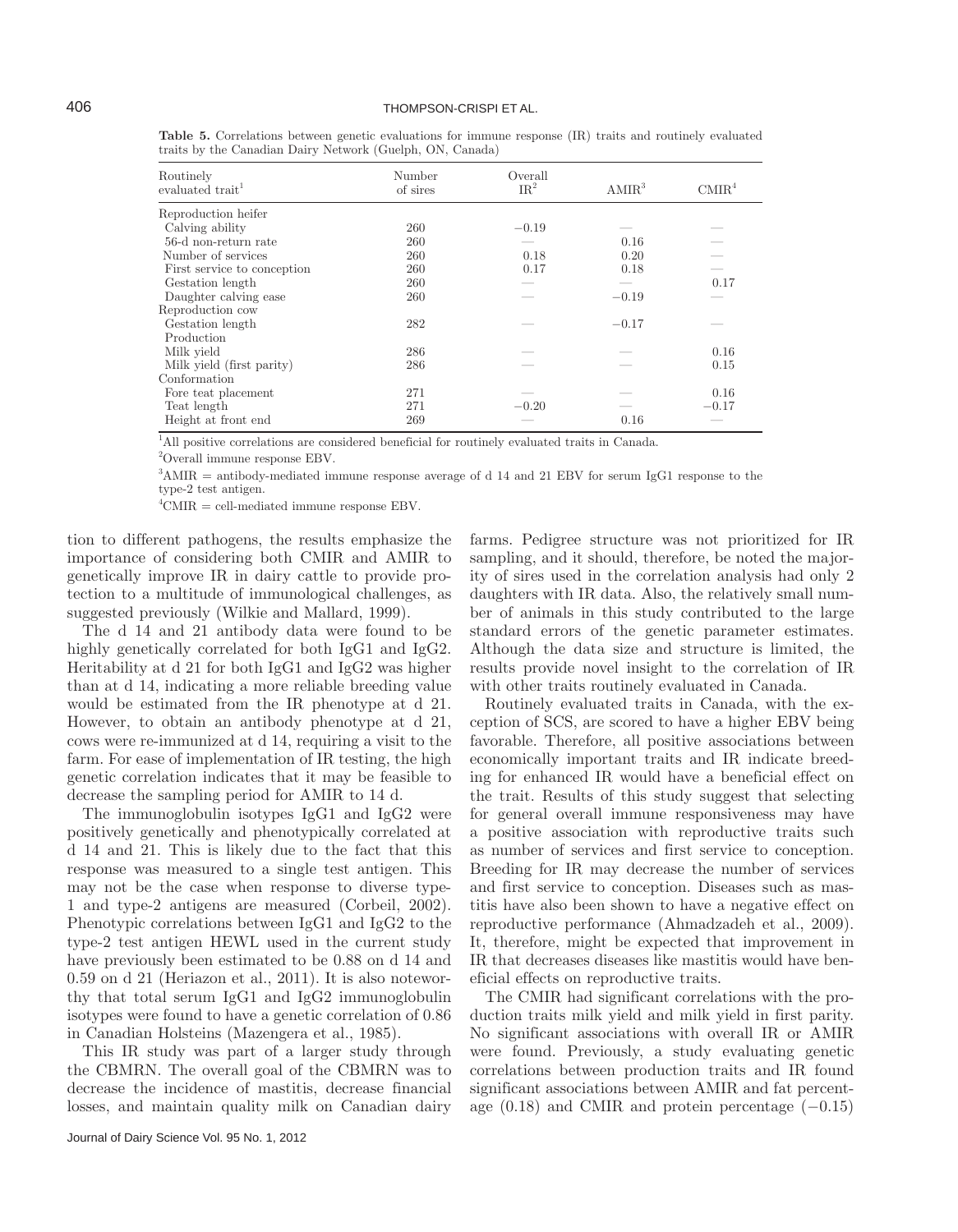(Heriazon, 2007). Another study that phenotypically classified Canadian Holsteins based on AMIR found that high-AMIR cows in first parity had lower fat and protein yields than low-immune responders and high-AMIR cows in parity 3 or greater had higher milk yield (Wagter et al., 2003). To achieve broad-based disease resistance or protection to type-1 and type-2 pathogens, it is important to enhance both branches of the adaptive immune system (AMIR and CMIR). The mixed results of associations of AMIR and CMIR with production traits, together with the lack of association found with production and overall IR found in this study, indicate that breeding for overall IR may not affect production.

Udder conformation traits have been associated with mastitis incidence. Shallow udders and strongly attached fore udders have been associated with lower mastitis occurrence (Nash et al., 2000). In the current study, overall IR was associated with 1 trait, teat length, and the reason for this association is unclear.

It is worth noting that longevity was found to be beneficially associated with AMIR, measured as multiple measures of direct herd life. This has not been previously reported and may be worth further investigation.

The adaptive IR traits measured in this study did not have significant associations with SCS. Somatic cell score is a measure of the number of cells present in milk and can be used as an indicator of infection causing mastitis. It is generally composed of neutrophils and macrophages that migrate to the udder to act as a first line of defense against pathogenic microorganisms (Oviedo-Boyso et al., 2007). During a microbial infection, neutrophils are recruited to the mammary gland and form the vast majority of the somatic cells (Kehrli and Shuster, 1994). Neutrophils are considered part of the innate immune system, whereas the IR traits CMIR and AMIR measured in this study are part of the adaptive immune system, mediated by T cells and B cells. Therefore, it is predictable that no association would exist between the adaptive IR traits CMIR and AMIR measured in this study and SCS.

Current breeding strategies to decrease disease in dairy cattle include direct and indirect selection methods. Mastitis is one of the most costly and complex diseases affecting dairy cattle. Its complexity lies in the multitude of mastitis-causing pathogens which use diverse mechanisms to infect the host and can cause clinical or subclinical mastitis, which is associated with a range of physiological symptoms that affect milk yield and quality. Scandinavian countries have led the way in direct selection for mastitis resistance with well-established health-recording systems (Heringstad et al., 2000). Somatic cell score is positively correlated with mastitis (Bloemhof et al., 2009) and has a higher heritability than mastitis resistance. Somatic cell score is, therefore, used in most countries as an indirect selection method for mastitis resistance. Breeding for mastitis resistance or SCS, in coordination with good management practices, have been effective at impeding increases in the incidence of clinical mastitis. However, a shift in relative importance of various mastitis-causing pathogens has also been noted (Bradley, 2002). Because cattle respond to challenge with different immunological mechanisms, resistance against one mastitis-causing pathogen may increase the risk of infection with others. Breeding for enhanced overall IR may allow dairy cattle to have dynamic protection to continually changing pathogenic challenges in the environment.

Direct selection against a combination of diseases has been suggested (Zwald et al., 2004). Problems associated with this approach include the high genetic variability of disease resistance and low heritability. Heritability of mastitis resistance was estimated between 0.02 to 0.06, depending on the time relative to calving (Koeck et al., 2010). Heritability of other diseases such as retained placenta, reproductive diseases, and calving fever are slightly higher and have been averaged to be about 0.11 (Lund et al., 1994). A recent study estimated the heritability of milk antibody to *Mycobacterium avium* subspecies *paratuberculosis* as a method to use genetic selection for disease control. The heritability estimates ranged from 0.031 to 0.097, depending on herd prevalence (van Hulzen et al., 2011). The low heritability of resistance traits indicates that genetic progress for resistance would be slow. Also, selection for specific disease resistance will likely leave individuals susceptible to other diseases, because antagonistic genetic correlations exist between IR traits required to control diverse pathogens. Another consideration is the potential for emerging pathogenic challenge, which could be associated with antimicrobial resistance. Selection for enhanced overall immune responsiveness possibly overcomes these problems associated with breeding for specific disease resistance in dairy cattle. Results of this study confirm the moderate heritability of IR in cattle, indicating genetic progress would be made relatively faster than selection for specific disease resistance. More importantly, breeding for balanced IR would likely enhance broad-based disease resistance to a variety of important and potential disease-causing organisms in dairy cattle.

# **CONCLUSIONS**

The results of this study show that the adaptive IR traits CMIR and AMIR are heritable in commercial Canadian Holsteins. Estimates from this study are consistent with previous heritability estimates of IR in dairy cattle. However, the completeness of pedigree,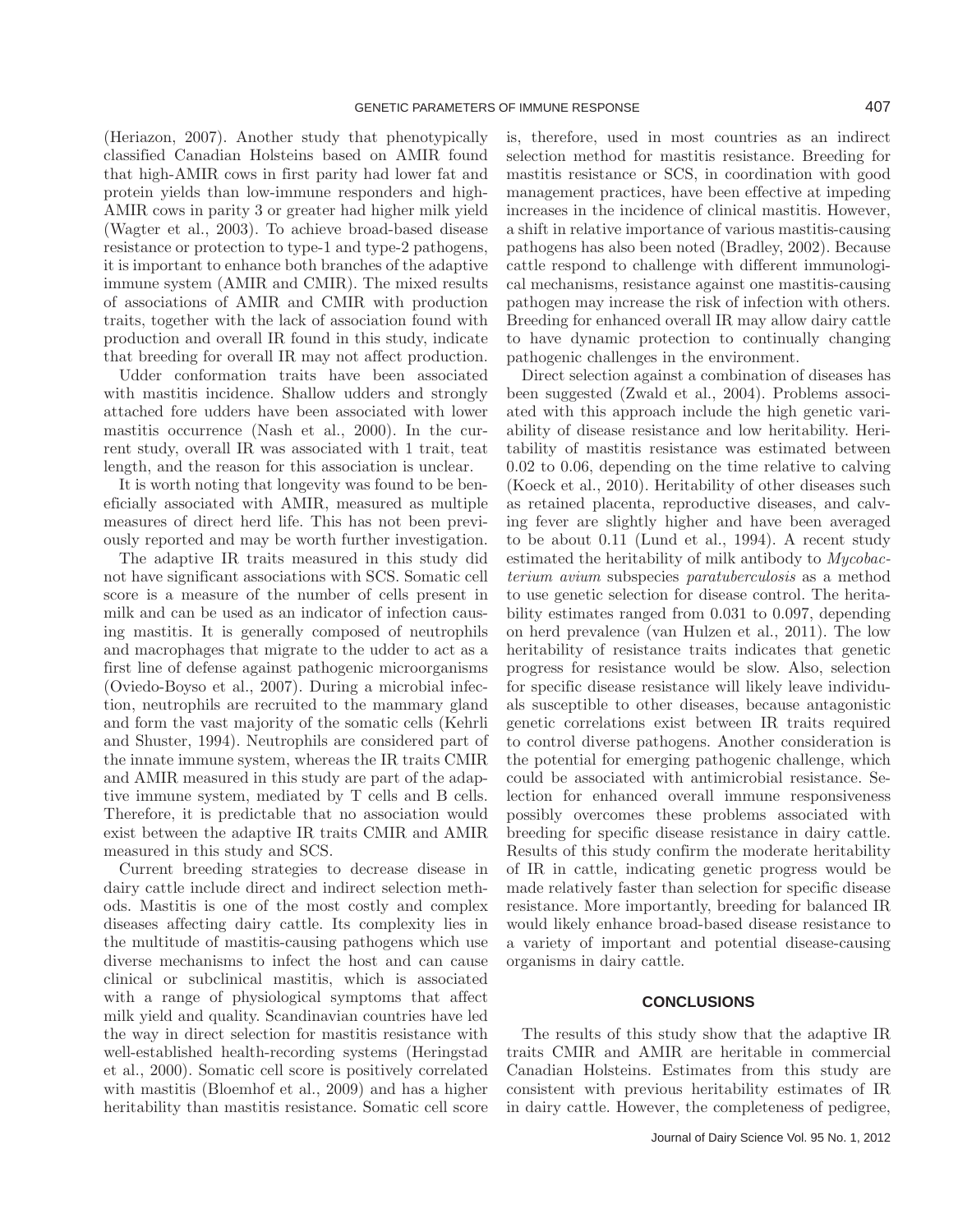larger volume of data than previous studies and the methodology used in the present study reflects the genetic parameters of IR of Canadian Holsteins more accurately than previous studies. As high immuneresponding dairy cattle have previously been associated with decreased occurrence of disease and improved response to vaccination, the moderate heritability of these traits suggests that it would be possible to breed cattle for improved immunity to minimize the impact of disease and improve overall health. The traits CMIR and AMIR were found to be negatively genetically correlated, emphasizing the importance of selecting cows on both IR traits to provide broad-based disease resistance to a multitude of organisms. The high genetic correlation between serum antibodies at the 2 time points tested indicates it may be possible to minimize the IR sampling protocol to 14 d instead of 21 d. Finally, overall IR was found to have positive correlations with the number of services and first service to conception, which may indicate a desirable genetic relationship exists between reproduction and IR that needs to be confirmed with further studies.

## **ACKNOWLEDGMENTS**

This research is financed by grants to B. A. Mallard from the National Sciences and Engineering Research Council of Canada (Ottawa, ON, Canada); Alberta Milk (Edmonton, AB, Canada); Dairy Farmers of New Brunswick, Nova Scotia, Ontario, and Prince Edward Island; Novalait Inc. (Quebec, QC, Canada); Dairy Farmers of Canada (Ottawa, ON, Canada); DairyGen Council of Canadian Dairy Network (Guelph, ON, Canada); Agriculture and Agri-Food Canada (Ottawa, ON, Canada); Public Health Agency of Canada (Ottawa, ON, Canada); Technology PEI Inc. (Charlottetown, PEI, Canada); Université de Montréal (Montréal, QC, Canada); and University of Prince Edward Island (Charlottetown, PEI, Canada) through the Canadian Bovine Mastitis Research Network. K. A. Thompson-Crispi is funded by the Dairy Farmers of Ontario Doctoral Research Assistantship. Finally, we thank 2 anonymous reviewers for their helpful suggestions and comments.

#### **REFERENCES**

- Abdel-Azim, G. A., A. E. Freeman, M. E. Kehrli Jr., S. C. Kelm, J. L. Burton, A. L. Kuck, and S. Schnell. 2005. Genetic basis and risk factors for infectious and noninfectious diseases in US Holsteins. I. Estimation of genetic parameters for single diseases and general health. J. Dairy Sci. 88:1199–1207.
- Ahmadzadeh, A., F. Frago, B. Shafii, J. C. Dalton, W. J. Price, and M. A. McGuire. 2009. Effect of clinical mastitis and other diseases on reproductive performance of Holstein cows. Anim. Reprod. Sci. 112:273–282.

Journal of Dairy Science Vol. 95 No. 1, 2012

- Biozzi, G., D. Mouton, A. M. Heumann, Y. Bouthillier, C. Stiffel, and J. C. Mevel. 1979. Genetic analysis of antibody responsiveness to sheep erythrocytes in crosses between lines of mice selected for high or low antibody synthesis. Immunology 36:427–438.
- Bloemhof, S., G. de Jong, and Y. de Haas. 2009. Genetic parameters for clinical mastitis in the first three lactations of Dutch Holstein cattle. Vet. Microbiol. 134:165–171.
- Bradley, A. 2002. Bovine mastitis: An evolving disease. Vet. J. 164:116–128.
- Brown, W. C., A. C. Rice-Ficht, and D. M. Estes. 1998. Bovine type 1 and type 2 responses. Vet. Immunol. Immunopathol. 63:45–55.
- Corbeil, L. B. 2002. Antibodies as effectors. Vet. Immunol. Immunopathol. 87:169–175.
- Crawley, A. M., B. Mallard, and B. N. Wilkie. 2005. Genetic selection for high and low immune response in pigs: Effects on immunoglobulin isotype expression. Vet. Immunol. Immunopathol. 108:71–76.
- De La Paz, J. 2008. Using humoral and cellular response to novel antigens in periparturient dairy cows as a measure of genetic disease resistance in dairy cows. MSc Thesis. University of Florida, Gainesville.
- Estes, D. M., and W. C. Brown. 2002. Type 1 and type 2 responses in regulation of Ig isotype expression in cattle. Vet. Immunol. Immunopathol. 90:1–10.
- Feingold, N., J. Feingold, D. Mouton, Y. Bouthillier, C. Stiffel, and G. Biozzi. 1976. Polygenic regulation of antibody synthesis to sheep erythrocytes in the mouse: A genetic analysis. Eur. J. Immunol. 6:43–51.
- Heriazon, A. 2007. Phenotypic and genetic parameters of acquired immune responses to improve dairy cattle health. PhD Thesis. University of Guelph, Guelph, ON, Canada.
- Heriazon, A., K. Hamilton, J. Huffman, B. N. Wilkie, W. Sears, M. Quinton, and B. A. Mallard. 2011. Immunoglobulin isotypes of lactating Holstein cows classified as high, average, and low type-1 or -2 immune responders. Vet. Immunol. Immunopathol. 144:259– 269.
- Heriazon, A., K. A. Thompson, B. N. Wilkie, W. Mathes-Sears, M. Quinton, and B. A. Mallard. 2009a. Antibody to ovalbumin and delayed-type hypersensitivity to *Candida albicans* and mycobacteria in lactating Holstein cows using Quil A or Freund's complete adjuvant. Vet. Immunol. Immunopathol. 127:220–227.
- Heriazon, A., J. A. Yager, W. Sears, and B. A. Mallard. 2009b. Induction of delayed-type hypersensitivity and interferon-gamma to *Candida albicans* and anti-hen-egg white lysozyme antibody as phenotypic markers of enhanced bovine immune response. Vet. Immunol. Immunopathol. 129:93–100.
- Heringstad, B., Y. M. Chang, D. Gianola, and G. Klemetsdal. 2005. Genetic association between susceptibility to clinical mastitis and protein yield in Norwegian dairy cattle. J. Dairy Sci. 88:1509– 1514.
- Heringstad, B., G. Klemetsdal, and J. Ruane. 2000. Selection for mastitis resistance in dairy cattle: A review with focus on the situation in the Nordic countries. Livest. Prod. Sci. 64:95–106.
- Hernández, A., M. Quinton, F. Miglior, and B. A. Mallard. 2006. Genetic parameters of dairy cattle immune response traits. Pages 15– 18 in Proc. 8th World Congress on Genetics Applied to Livestock Production, Belo Horizonte, Minas Gerais, Brazil. WCGALP, Belo Horizonte, Brazil.
- Hernández, A., J. A. Yager, B. N. Wilkie, K. E. Leslie, and B. A. Mallard. 2005. Evaluation of bovine cutaneous delayed-type hypersensitivity (DTH) to various test antigens and a mitogen using several adjuvants. Vet. Immunol. Immunopathol. 104:45–58.
- Hine, B. C., S. L. Cartwright, and B. A. Mallard. 2011. Effect of age and pregnancy status on adaptive immune responses of Canadian Holstein replacement heifers. J. Dairy Sci. 94:981–991.
- Ibañez, O. M., M. S. Reis, M. Gennari, V. C. A. Ferreira, O. A. Sant'Anna, M. Siqueira, and G. Biozzi. 1980. Selective breeding of high and low antibody-responder lines of guinea pigs. Immunogenetics 10:283–293.
- Kehrli, M. E., Jr., and D. E. Shuster. 1994. Factors affecting milk somatic cells and their role in health of the bovine mammary gland. J. Dairy Sci. 77:619–627.